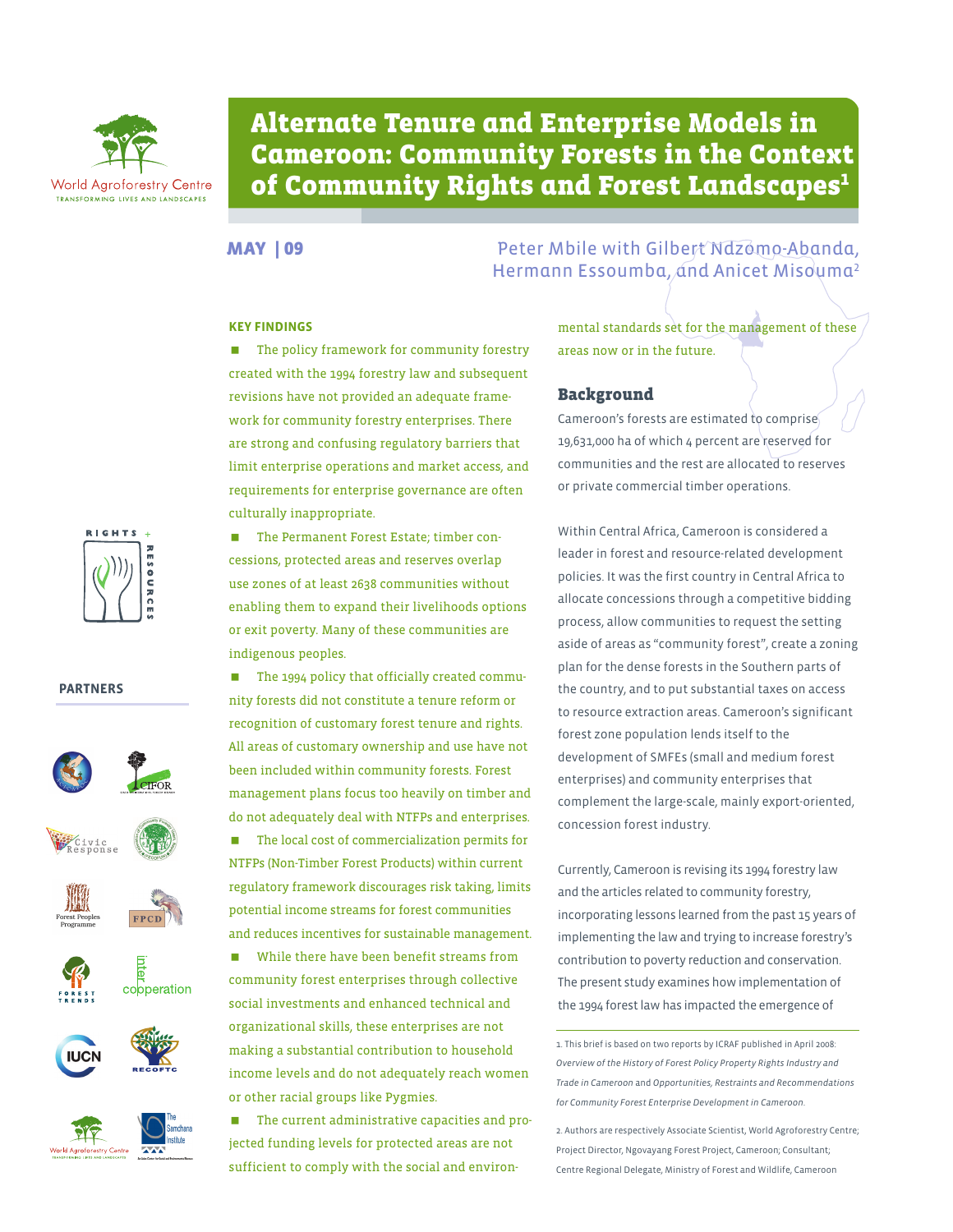| <b>Forest Land Use</b>                                | Area (ha)  | Percentage |
|-------------------------------------------------------|------------|------------|
| Plantations                                           | 57,828.60  | 0.29       |
| <b>Community Forests</b>                              | 621,245    | 3.16       |
| Council forests                                       | 372,669    | 1.90       |
| Parks and protection forests                          | 4,072,274  | 20.74      |
| Forest Management Units and other forest reserves     | 7,732,452  | 39.39      |
| Estimated Unclassified forests in the national domain | 6,774,531  | 34.51      |
| <b>Total Estimated Area</b>                           | 19,631,000 | 100.00     |

#### Table 1: Current and projected (by end 2009) land use in forest zones of Cameroon

Notes: Terms used are consistent with National zoning plan: new and planned protected forests in the south west, MCNP, Ndongore, and Takamanda are included. Unclassified forests refer to all forested areas not classified into any of these zones. Data is a combination of the Electronic Atlas for Cameroon (2007 v2) and data collected from partners in the field. Community forest data was provided by MINFOF in 2008.

community forestry and its effects on the forest resource base, the forest economy, community-scale enterprises, and rural livelihoods. It reviews the kinds of enterprises that have emerged in response to these policy reforms, their range of products and services, benefit streams, and the role SMFEs play in domestic and export markets and the forest economy.

#### Forest Tenure in Cameroon

An analysis of forestry's history in Cameroon shows that, despite reforms of the 1990s, there has been no fundamental change in forest tenure and rights. Before Cameroon gained independence, its forests were occupied and exploited by different colonizing countries; and both colonial and post-independence governments have effectively excluded local people from far reaching decisions regarding forest ownership, as well as from clear access rights and governance decisions – irrespective of customary rights and traditional governance institutions in forested areas.

Any form of supremacy imposed on local communities had significant repercussions at the level of resource control, especially forests. Colonial administration actors favored industrial forestry reliant on heavy machinery and controlled all marketing and exportation routes (local markets being considered unimportant). Further, in both colonial and postcolonial periods, the state effectively used laws and

ordinances to maintain hegemony over local customary rights to forest resources. And postcolonial property right regulations regarding forest resources mirror those of colonial regimes.

During the last decade and a half, the exploitation of Cameroon's timber resources has markedly contributed to state revenues. Timber rights are allocated to private companies through concessions to areas of state forest. Most of the concession license holders are foreigners who maintain chains of custody, supplying mainly European, Asian, and North American markets. In 1993/94, concession timber made up 34 percent of total exports – compared to 27 percent in 1992/93 and 23 percent in 1991/92. Prior to the very recent, yet unevaluated emergence of solid mineral, the forestry sector ranked second only to petroleum in contributions to State revenue and represents a potential force for economic transformation and growth especially in forest zones.

The official forest tenure categories include Permanent Forest Estates (PFEs) – the majority of forest area – and Non-Permanent Forest Estates (NPFEs). The PFEs are made up of *forêt domaniales* (state forest), including national parks and reserves, buffer zones, *forêts communales* (council forests) and logging concessions. Logging concessions are "licensed" or "designated" forest management units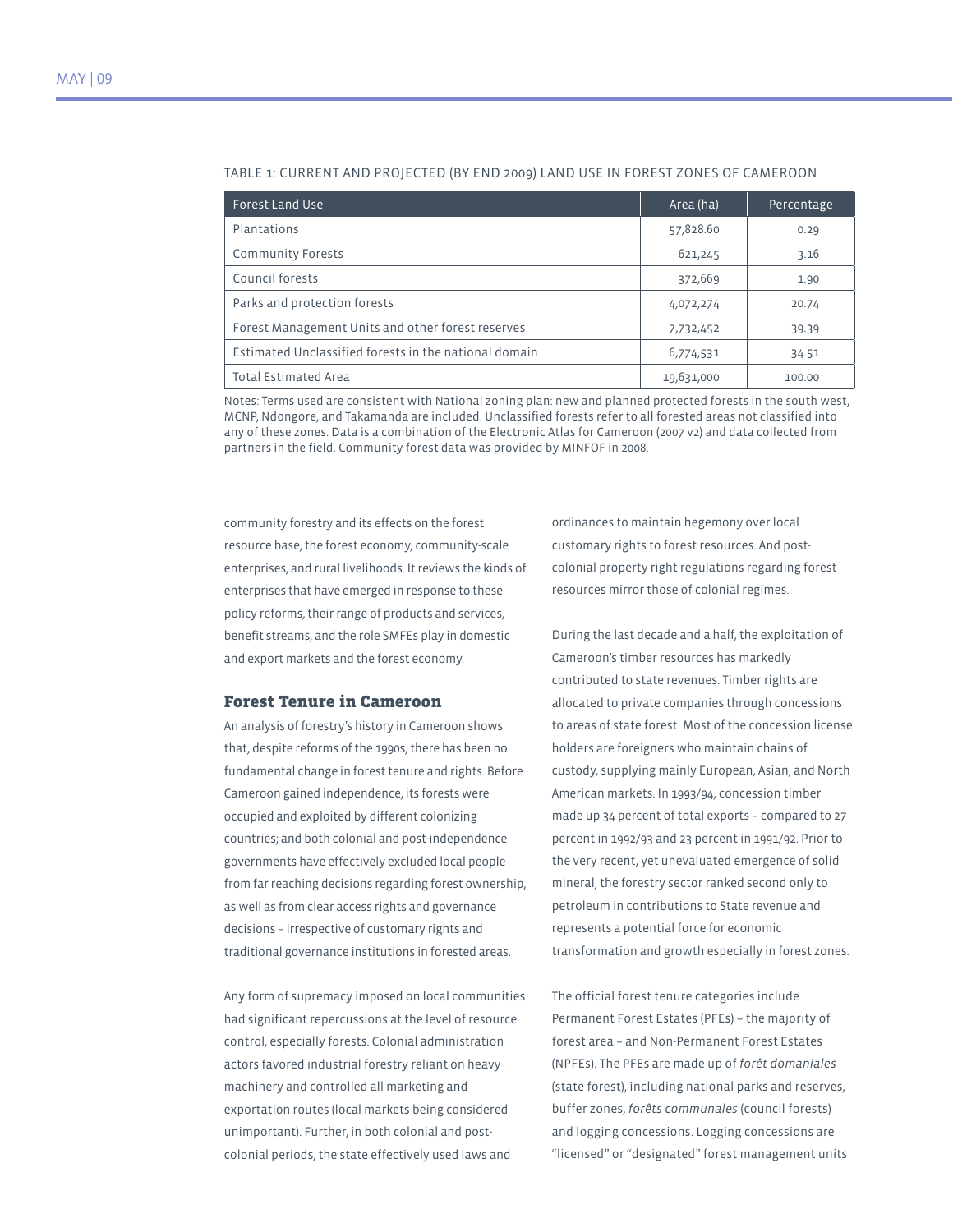(FMUs). The NPFEs comprise *forêts du domaine national* (national forest domains, or all other forest lands for which no licenses are held or which are not under any management plan), *forêts communautaires* (community forests), and *forêts des particulaires* (private forest plantations).

In practice, the government of Cameroon does not officially recognize traditional land tenure arrangements within either the PFEs or NPFEs and most smallholders do not hold legal titles to their traditional lands. Parts of the *forêts du domaine national,* largely made up of old secondary forest without titles but often claimed by individuals, families, and clans, are seen by the state as "available for productive use" and are often leased to agroindustrial plantations. Furthermore, people will continue to lose rights and access to their land as the government is committed to conserving 30% of all forest biomes. Key legislation especially regarding the PFEs hinders effective implantation of most enterprises, although communities have lived there for centuries practicing multiple-use livelihood systems and though new international standards are endorsing community conservation as a desirable alternative.

There is some lack of clarity in Cameroon as to what constitutes strict 'forest' lands and what, agricultural or agro forestry lands. In one study carried-out along the central -south gradient; Yaoundé, Mbalmayo, Ebolowa, and Ambam, evidence was documented within these zones considered to be greater than 75% "forests" and thus classified as such. Additional evidence from a remote sensing study (Thenkabail, undated mimeograph) suggests otherwise.

The study covered a total of 1,434,035 hectares. Less than 30% of these met the reflectance requirements for 'forests', with approximately 40% being effectively used either as fallow or farmland with another 20% having being converted at least once. Without exception, these populations rely on extensive agro-forestry systems within or around areas zoned as forests under de jure ownership by the State who can leased them out to multinationals. When examined within the context of current land use and land tenure policies, there seems to be substantial ambiguity about what constitutes strict "forest zones" and therefore State domains (as defined by law) and other lands where communities have asserted their customary and *de factor* rights over time. Frequently therefore, there is little space for community activity in the designated State lands or permanent forest zone categories.

From a customary law perspective, local people have established overlapping rights and uses for these forests. The *droit d'hache* (right of the first occupant) is generally what determines who get's local acknowledgement as 'owner' and controller of customary land in most "forest zones" in Cameroon. Traditional property recognizes overlapping individual and group rights on the same land or its resource according to clan, family, and chieftaincy, etc. While ethnic groups' rights and uses differ, in all cases NTFPs that are collected from primary or secondary forests remain important sources of income and food for communities', especially women and minorities. This close relationship between people and forests both for agriculture and forest use remains the most authentic evidence by which local and indigenous communities have been able to retain use rights and seek to recover lost rights to land and forests.

# History of the Current Legal Framework

By the mid 1980s, the world economy was in decline, as was Cameroon's. Under pressure from the Bretton Woods institutions of the World Bank, the Government of Cameroon introduced a Structural Adjustment Program (SAP) in 1988 to reduce its debts and to lay the ground for the recovery. From 1988 to 2005, the policy landscape of Cameroon took on a new direction impacting in important ways on forest livelihoods

The events following the economic decline of the 1980s gave Cameroon's government "emergency powers" in matters of natural resource control, consolidating Central authority over forest resources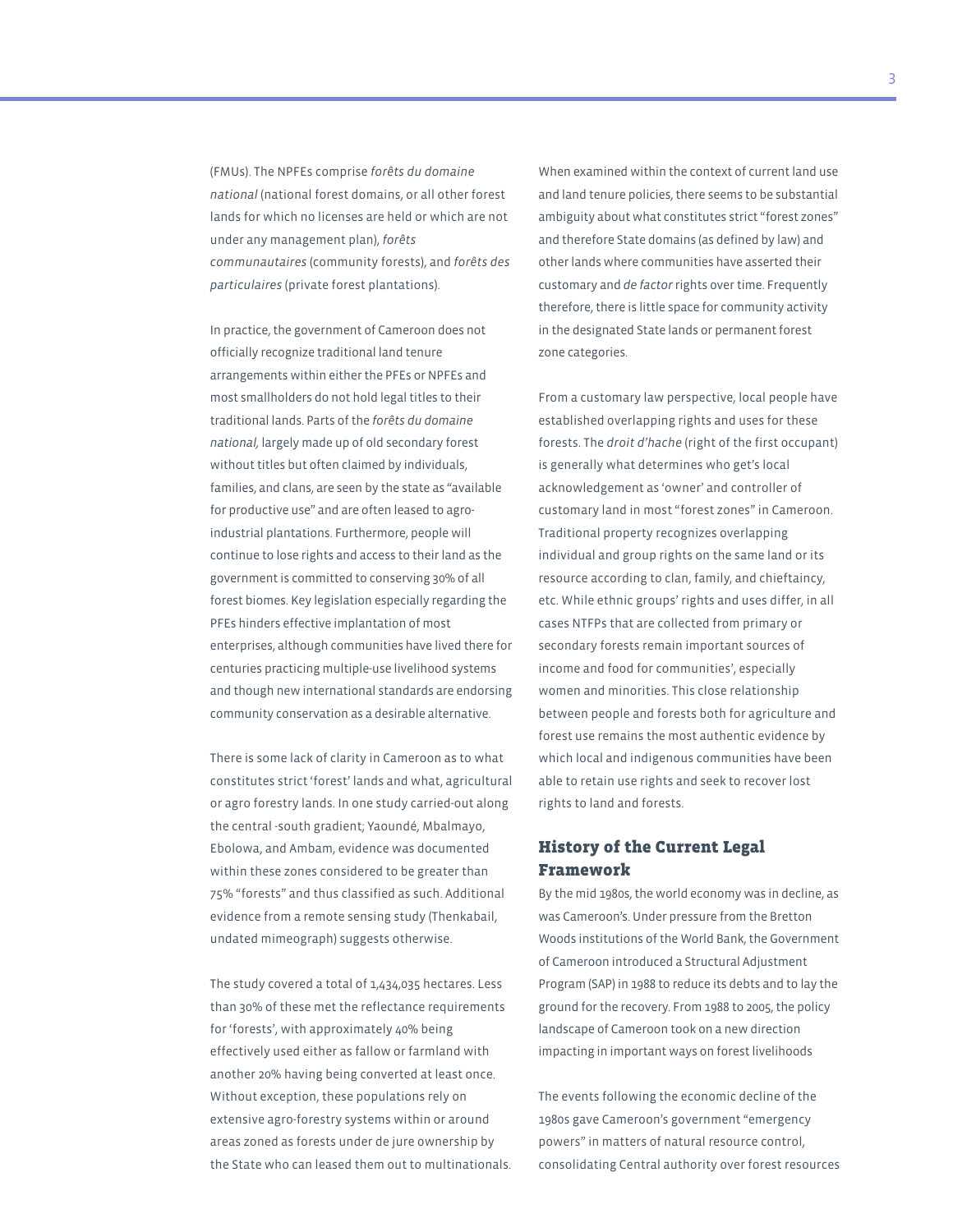|                             | Percentage of Land Use Category in Each Study Location |                               |                                |                               |                   |  |
|-----------------------------|--------------------------------------------------------|-------------------------------|--------------------------------|-------------------------------|-------------------|--|
| Land Use Categories         | Ambam (High<br>Forest Zone)                            | Ebolowa (High<br>Forest Zone) | Mbalmayo<br>(Degraded forests) | Yaoundé (Degraded<br>forests) | Average<br>(in %) |  |
| Primary forest              | 58.9                                                   | 22.0                          | 5.3                            | 3.71                          | 25.7              |  |
| Secondary forest            | 10.3                                                   | 34.8                          | 34.2                           | 21.2                          | 22.9              |  |
| Cocoa with secondary forest | 4.2                                                    | 10.1                          | 11.5                           | 5.2                           | 8.0               |  |
| Farmlands                   | 8.5                                                    | 12.5                          | 19.1                           | 26.6                          | 16.2              |  |
| Young fallows: Chromolaena  | 1.8                                                    | 2.5                           | 6.3                            | 12.8                          | 5.5               |  |
| Imperata fallows            | 0.2                                                    | 0.6                           | 1.5                            | 10.6                          | 2.8               |  |
| Old fallows                 | 4.5                                                    | 7.1                           | 8.0                            | 5.0                           | 6.3               |  |

#### Table 2: Summary of remote sensing estimates of land use/land cover distribution in the 4 study blocks and overall

Source: Thenkabail, undated mimeograph. Cited by Gockowski, J., Tonye, J., Baker, D., Legg, C., Weise, S., Ndoumbé, M., Tiki-Manga, T. and A. Fouaguégué, 2004, "Characterization and diagnosis of farming systems in the forest margins benchmark of Southern Cameroon," IITA Social Sciences Working Paper No 1, Ibadan, Nigeria.

> and Cameroon's intact forests and unwittingly on agro-forests. With all natural forests being the official domain of the state, whatever property rights people of the forest zone had regarding customary control over forest resources, were, at best, usage rights. The state re-conferred on local communities special privileges (not rights) to forest resources or proceeds from them, including forest fees payable to local communities where forest timber was being extracted. The state also conferred on local forest zone communities 'pre-emptive' rights to apply for nearby community forests. But the 1994 forest laws

#### Some Forest Policy Changes in Cameroon

- 1988 Review of the 1981 Forestry Law
- 1988 First round of the Structural Adjustment Program
	- 1990 Laws on Freedom of Association and Political Pluralism
	- 1992 Law on Common Initiative Groups and Cooperatives 1994 New Forestry Law passed
		- 1995 Implementing Decree of the Forestry Law 1996 'Circular letter' on forest fees payable to communities
			- 1998 Joint *Arrêté* on Annual Forestry Fees signed
			- 1998 First version of the community forests Manual published 2000 *Arrêté* on community hunting zones
				- 2001 *Arrêté* on the right of pre-emption signed
				- 2007/08 Revised version of community forest manual produced
					- 2009 First partial review of 1994 forest and wildlife laws

effectively removed any possibility to clarify current property rights or to reinstate pre-colonial property rights –rather, private property rights are now attainable only through privately planted forests which themselves must be recognized by law. Forestry officials will at times cite this clause to forest communities explaining that, if communities want "rights to forest", they must plant trees in areas where there is no natural forest.

# Community Forestry Enterprises Studied in Cameroon

A subset of 20 community forest enterprises from the regions of Ngoyla, Akonolinga, Lomie, Djoum and Mbalmayo in east, central and southern Cameroon was studied. The goal was to evaluate the growth of these enterprises and their potential to enhance local communities' well-being, support conservation efforts, and contribute to the economy. Entities were evaluated on social and economic benefits, i.e. multiple community values, not just profit maximization objectives.

By law, community forest areas cannot exceed 5,000 ha and are allocated from NPFE areas. With undue focus on timber, statutory prescriptions for community forests implementation have so far insufficiently incorporated traditionally appropriate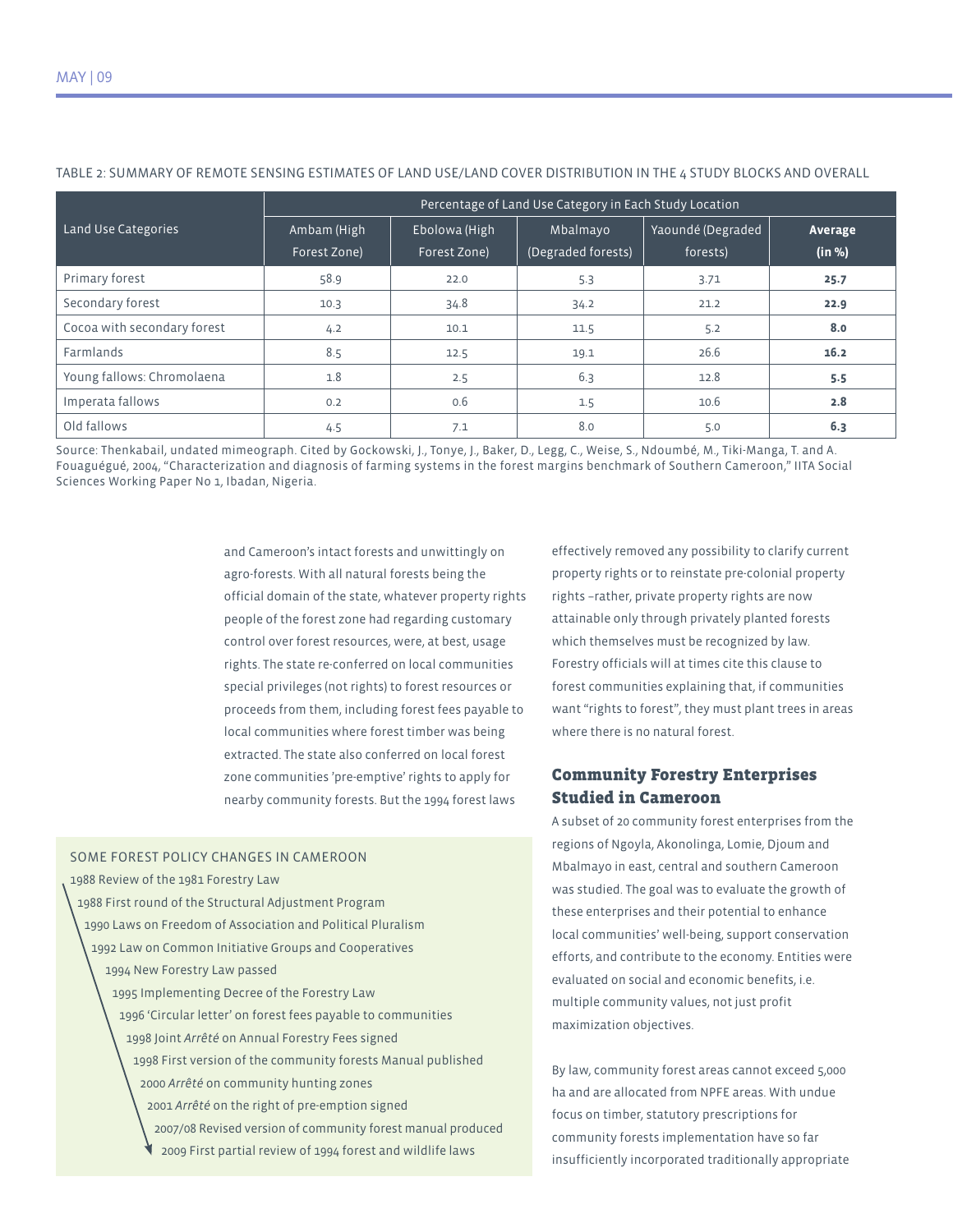| Number of community forest requests received by the Ministry of Forests and Wildlife (MINFOF) | 402             |
|-----------------------------------------------------------------------------------------------|-----------------|
| Number of simple management plans approved by MINFOF                                          | 174             |
| Number of community forests with management conventions signed                                | 135             |
| Number of community forests awaiting signed conventions                                       | 39              |
| Forest area demanded for community forests                                                    | 1,306,707.66 ha |
| Forest area reserved for community forests                                                    | 487,313.91 ha   |
| Forest area attributed to community forestry                                                  | 621, 245.4 ha   |
| Number of villages inside or within 3 km of a community forest                                | 340             |

#### Table 3: Community Forest Facts and Figures (as at December 2008)

land and forest-people relationships. Shifting agricultural systems as well as customary forest uses for non-timber products, bush meat, fishing and customary swidden remain weakly integrated in overall village development plans nested in simple management plans for community forests. Although unintended in the community forest politic *per se* conflicts between social/racial groups, especially between Bantus and Pygmies today, require more urgent solutions. Regardless of size, management plans for community forests are agreed over 25 years with provisions made for 5-year periodic reviews of plans. This raises important ecological challenges requiring critical action research.

Community forests thus have simple management plans, (provisional within the first two years) and renewable at least once every five years. This plan in principle governs all activities within the community forest and though not explicitly stated, implicitly regulates agro-forestry activities (most of which have traditional and cultural roots). Efforts are now being made to restructure laws so they enhance, rather than restrict expanding opportunities for agro forestry products. Some of such efforts aim at reducing transaction costs in community forestry.

For instance, from the 20 community forests surveyed it costs between US\$ 12,000 and US\$ 24,000 to become operational, and even with the State Project RIGC, communities mostly depend on NGOs to assist with the financing of simple management plans. The model also throws up social challenges requiring

innovative approaches. For instance, in view of the sociologically contentious nature of what constitutes 'community', households considered not to strictly belong to the 'community' can be excluded from decision-making in formal village development plans associated with community forests. Community forests remain subject to statutory laws and regulations that govern what products can be harvested, at what intensities, with whom business relationships can be entered into, and what forest infrastructure (e.g., nature of roads) can be developed.

The relatively limited size of community forests often has the undesirable effect of also limiting the customer base. Furthermore, any risk-taking or innovation efforts within such contexts remain challenging. Individually, most community forests are in fact usually too small for the economics of cost and returns to be favorable given the imposed rotational plan and sizes. For instance, by the end of 2007 115 community forests that had simple management plans (SMPs) comprised a surface area of 380,764.5 hectares. The average size of community forests by end 2007 was 3,311 hectares. Thus 91 (79%) of the 115 community forests had areas less than 5000 hectares.<sup>3</sup> Contrarily, within the same year surface areas of timber concessions awarded to private companies (most foreign owned) ranged from 10,000 to more than 200,000 hectares.

Communities remain statutorily only 'custodians' of the forests, and not owners. They can thus be subject

3. GFW/WRI/MINEF Electronic Atlas for Cameroon, 2007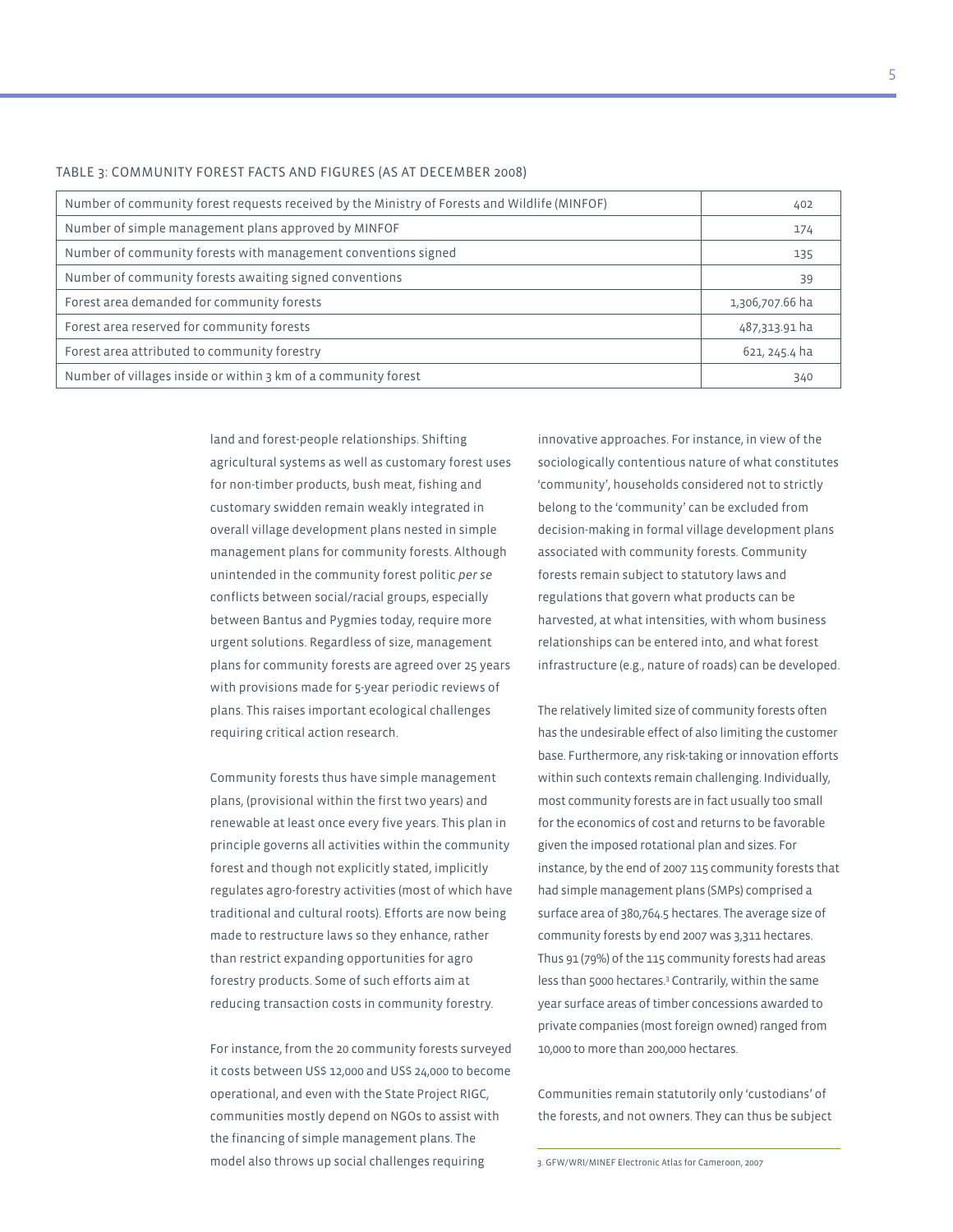to controls by State Ministries, although intended to be reassuring, but with unexpected and undesirable business –related consequences. In 2001, for example, the Ministry declared some community forests to be 'badly managed' and suspended all operations, irrespective of the negative impacts and ramifications of this decision on community forests that were well managed. Additionally, until December 2008 all sawn timber was required by law to be extracted manually - by head-loads from community forests. Without any scientific basis, the State argued that this was to prevent overexploitation and protect the environment. As a result, community enterprises incurred extra health care costs, as the enterprise will contribute to medical fees when laborers are admitted for treatment of injuries related to headloading. Although undesirable, until 2008/2009 this clause (which was a simple Ministerial instruction) had been beyond communities to repeal.

The community forest management options so far present three different models: community associations, common initiative groups, and cooperatives. Under the first two models, community forests are exempt from most taxes except the communal tax imposed by the local council, but at the same time these models cut off the enterprises from other local institutional processes that could strengthen entrepreneurial behavior and learning.

The 'community' nature of the enterprise can also be a double edged sword. While it can accelerate social optimization through direct investment of proceeds in social infrastructure, it can constrain communities from borrowing capital from the open market. Hence enterprise managers remain cut-off from knowledge about cost of money (interest rate), inflation, related market chains or market networks through which to establish business relationships or raise operating capital through innovative business arrangements.

For instance, our survey identified communities that have found it too difficult to go through the process of completing a management plans; resulting in some members 'selling' wood illegally. In some reported

cases, third parties obtain annual exploitation certificates on behalf of the communities in return for good timber deals. One reason for instituting the State sponsored 'Projet RIGC' is to counter this malaise of financial weakness on the part of communities. In these cases, enterprises will sell wood opportunistically – to local elite or other types of collaborators (including in some cases NGOs) who resell in a nearby town, to buyers willing to acquire annual exploitation certificates for the village, or to market intermediaries. Often timber products are simply abandoned when such complicated transactions fall-through.

Unlike in the concession model, the community forest enterprise managers do not make decisions only in terms of private benefits, linked exclusively to their "production" functions. They always also consider social benefits of their operations and accept additional costs that traditional businesses would not. For instance, during its first five years in operation, the *Gbopaba* community forests (east Cameroon) reported transformation and commercialization of approximately 1,280 m<sup>3</sup> of timber comprising *Moabi, Doussie, Sipo, Iroko* and *Sapelli*, all marketed at different prices. Total revenue within that period was 34,000,000 FCFA (over US \$80,000). Over 22 million FCFA (approximately US\$ 54,000) of these were invested in roofing materials, family homes and church infrastructure, water supply maintenance, training, health, and student school fees. Contrarily, where profit-maximizing timber concession companies attempt to internalize social costs, it quickly becomes 'toxic' as it pushes up their marginal operating costs with no corresponding marginal revenue. So while social optimization is a positive externality for small forest enterprises, it can be a costly inconvenience to timber concession companies.

When they work well community forest enterprises offer a number of social benefits to local communities. They provide employment opportunities, assist with road maintenance, and help with construction of houses and community buildings such as churches,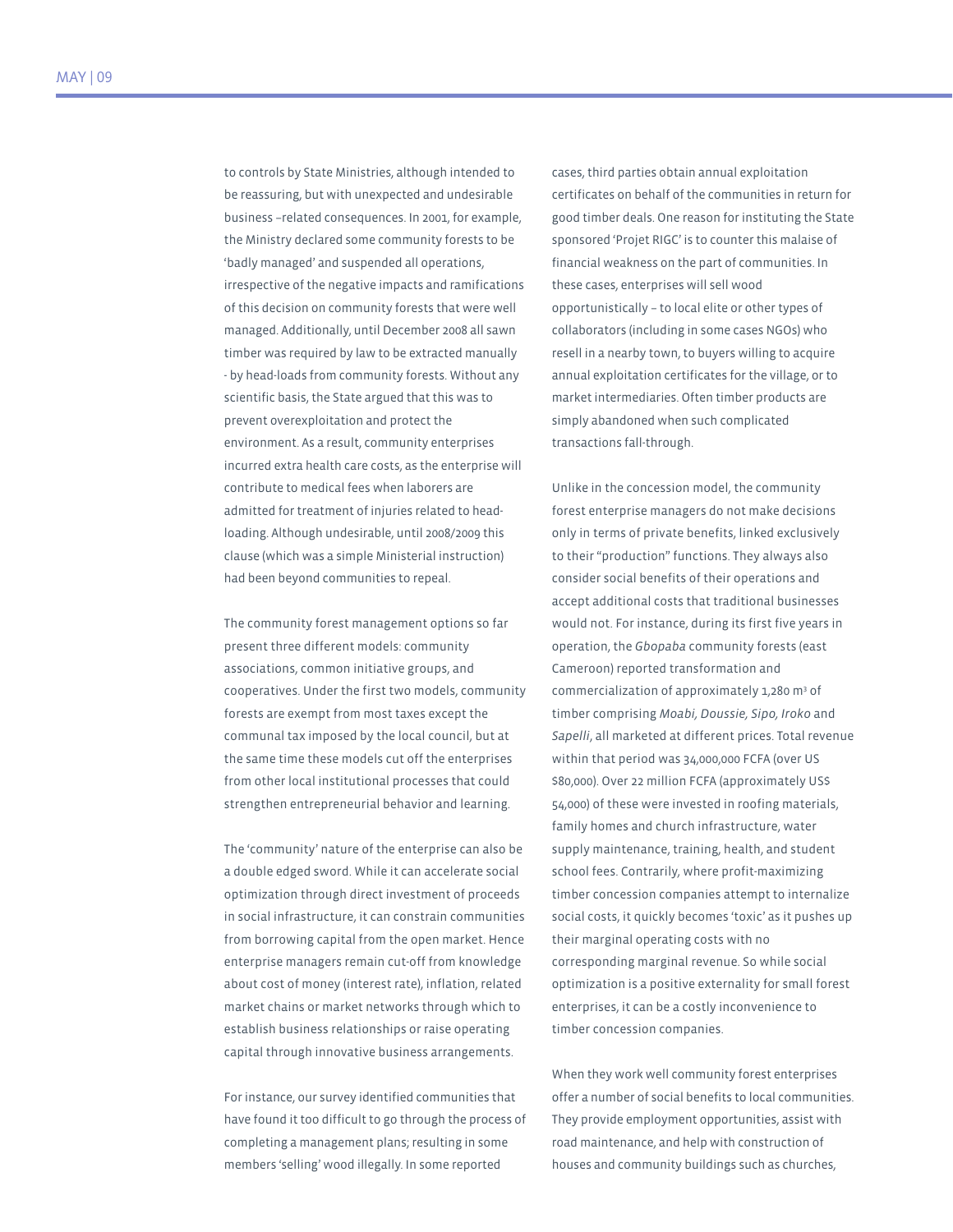schools etc. In addition, they help to raise people's self-esteem and encourage leadership development. The location of these enterprises in local communities is building organizational capital and experience through the establishment of esteemed positions like President, Secretary, Treasurer, Auditor, Manager, Technical Adviser, Financial Secretary, and Chief of Operations. The existence of such enterprises also encourages community members to collaborate and promote community investments which, in turn, directly benefits the local population materially and psychologically.

However, in many cases the leadership of community forest enterprises may also come into conflict with official authorities in the villages, especially when the new leadership enters into financial decisionmaking capacities, roles that are not often available to traditional institutions. Also, in most cases studied, the new structures were costly, without providing good technical oversight. Except for a few community enterprises that had external technical support, such as CFB5 de MEDJOH in the Lomie area, financial and other project management skills and record keeping systems are rare.

Without modern communications skills and technology, networking between community forests as well as with market participants and decisionmakers will be limited. Projects and research organizations can link enterprises to markets and to training and investment opportunities; NGOs such as the CED, WWF, CIAD, OCBB and CAFT can offer additional networking. These organizations have helped the communities obtain permits, prepare management plans, channel equipment grants – such as for chain saws or Global Positioning Systems – and attend money management training. However, such relationships are one-sided and communities will have to rely on the outside parties to initiate contact.

#### Non-Timber Forest Products

As mentioned, NTFPs that are collected from primary and secondary forests remain an important source of

income and food for communities, especially women and Pygmies. However, commercialization of NTFPs without official permits is illegal. So far the operations catchment for these permits, have not been sufficiently differentiated to facilitate within-region trade and transportation of forest products critical for local livelihoods, without confusing these with large exporting syndicates. Transaction costs in obtaining these permits remain onerous, to the main, poor user groups and currently, work in favour of the city-based NTFPs syndicates. Communities have limited incentives to develop NTFPs harvesting into full blown enterprise, particularly as NTFPs are seasonal, processing technology pitifully undeveloped and the forest areas allocated to them small, often in remote locations. This is unfortunate given the potential of a large number of NTFPs in Cameroon's forests that could supply growing domestic and regional export markets.

A few farmer-enterprise development initiatives are on-going around the country. By and large, potential customers for different NTFPs range from casual passers-by to intermediary traders. Unfortunately, at times potentially high-value NTFPs will degrade and become unmarketable because of weak or nonexistent supplier-customer relationships. In addition, trade is inhibited because potential customers don't know enough about volumes of products or regularity of supply, or because community suppliers are unable to rate and appropriately price and grade their products. Numerous group sales trials (led by ICRAF) are on-going in the forest zones which are beginning to improve this situation and it is hoped that additional knowledge gained in ongoing research covering ecological, social and economic dynamics will help improve the sector.

## Conclusion

Cameroon's forests would be better managed and could contribute more effectively and dynamically to poverty reduction and the national economy if tenure rights of local people were officially clarified, where necessary recognized; and if policies and